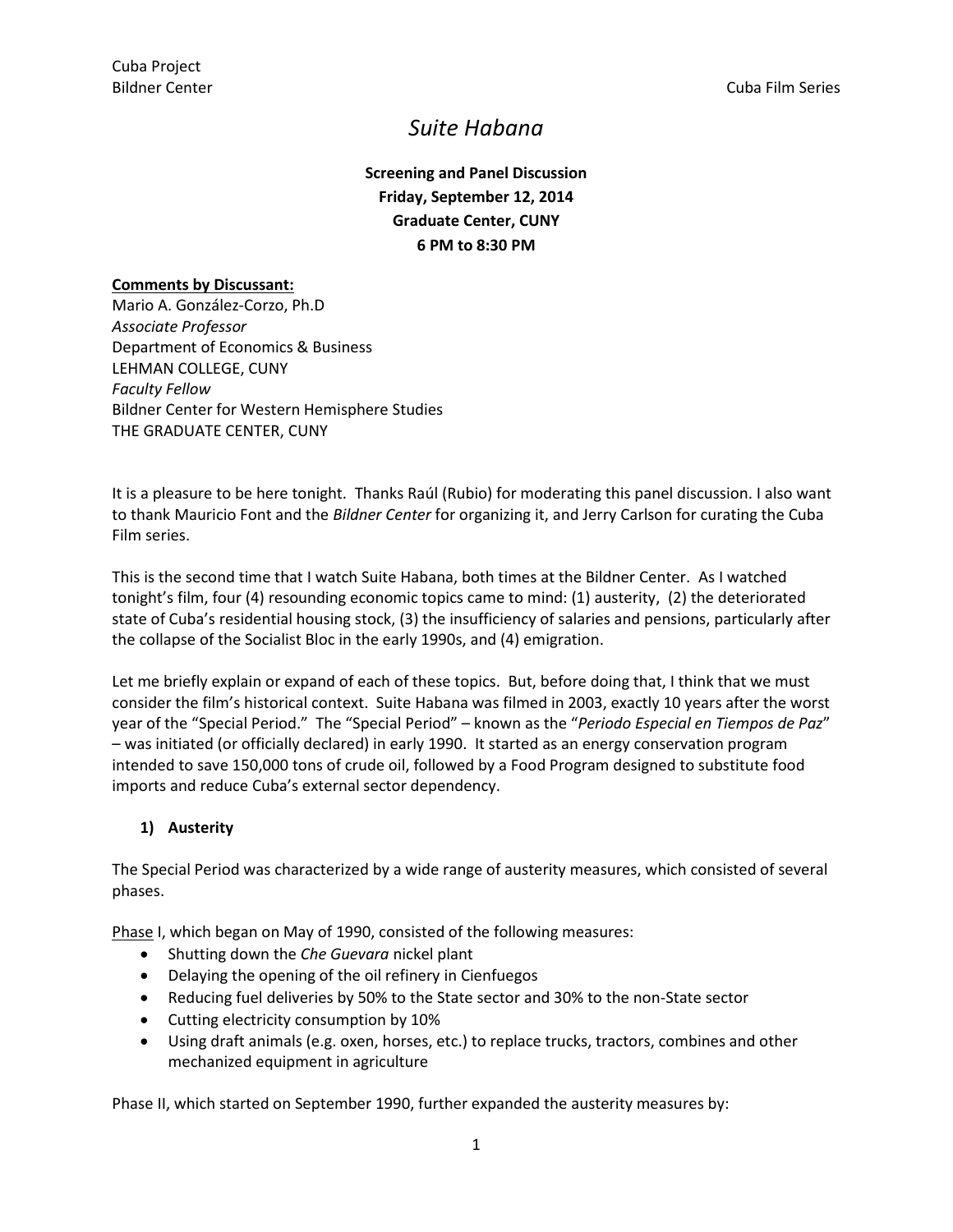Cuba Project

- Closing factories and textile mills
- Reducing cement output and production of construction materials due to lack of imported inputs; cement production, for instance, fell by 62.5% from 4,000,000 tons in 1990 to an estimated 1,500,000 tons in 1992
- Cancelling or reducing social programs (for the first time since the 1959 Revolution)
- Reducing the number of buses in circulation or operation; between 1990 and 1992, urban trips were reduced by 25%, and rural trips by 50%
- Rationing cooking gas and kerosene supplies
- Increased food rationing

Phase III, took place between 1991 and 1992, and included:

- Further cuts in electricity consumption of 20% in the State sector and 10% in the non-State sector
- Reductions in bus trips in the City of Havana (25%),
- 30% reduction in gasoline deliveries

There is an abundance of macroeconomic statistics that illustrate the impact of the economic crisis of the 1990s on the Cuban economy. In the interest of brevity, I will only mention three (3):

- a) Cuba's merchandise exports declined 75% between 1990 and 1993.
- b) The country's merchandise imports, most of which were provided by the Socialist Camp, fell by 72%.
- c) At the onset of the Special Period, 75% to 80% of Cuba's merchandise trade was conducted with the CMEA and the USSR.

#### 2) **Deteriorated State of Residential Housing Stock**

In various scenes of *Suite Habana* we can observe the deteriorated state of Cuba's residential housing stock. While housing has been a historical problem in Cuba, and the housing stock experienced notable deterioration since 1959, this process was intensified after the Special Period.

As of 2013, according to data published by the National Housing Institute and Cuba's National Statistics and Information Office, an estimated 50% of the country's residential housing stock is considered to be in "poor" condition. Cuba's housing deficit (i.e. the imbalance between the supply and demand for housing) is estimated somewhere between 750,000 and 1,000,000 units.

#### 3) **Insufficient Pensions and Salaries**

The film highlights, intentionally or not, one of the major challenges confronting the Cuban economy since the Special Period: the insufficiency of pensions and salaries in terms of real (i.e. inflation adjusted) purchasing power. Several scenes show "Amanda," a 79 year old, retired textile worker, walking the streets of Havana (around Prado), selling "*cucurruchos de mani*" (packets of peanuts); later, as the day comes to an end, she appears sitting on her dining table preparing her "inventory" for the next day.